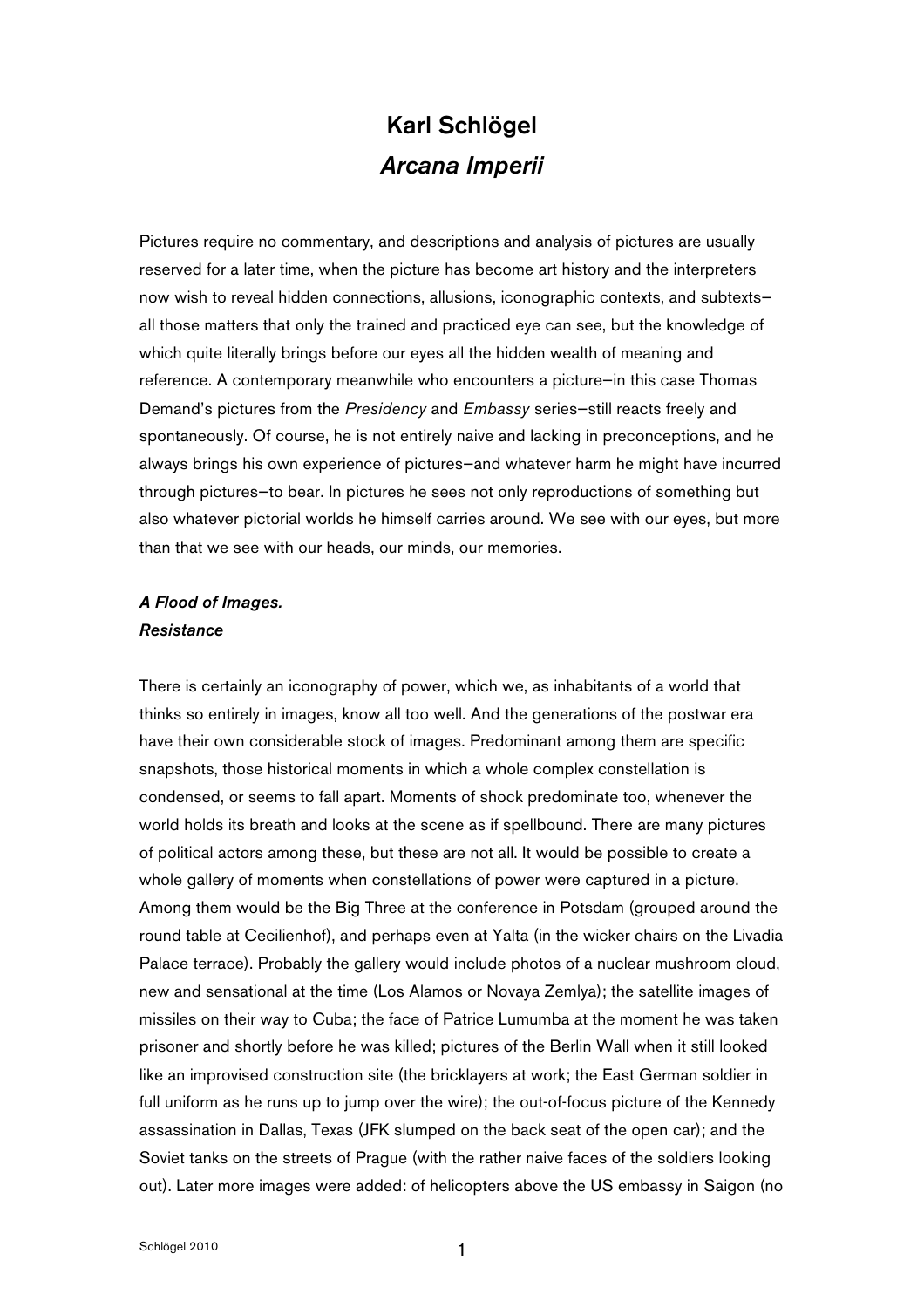room for the final stragglers); of the sudden power vacuum of 1989, helplessly gesticulating old men wearing hats from a former age that show all too clearly that their time has come. Other pictures then entered this cosmos, images that could not be buried or deleted by half a century of peace. They remain like a memento mori: a procession with torches along Berlin's Unter den Linden boulevard and through the Brandenburg Gate; the burning dome of the Reichstag parliament building and smoke billowing from the synagogues; film excerpts, showing the Nazi judge Roland Freisler screaming at the men who plotted to assassinate Hitler on July

20, 1944; and the piles of corpses that the British found when they liberated Bergen-Belsen (all of these are no longer just photographs, but film stills or motion pictures). We grow up with pictures. An age of extremes, of breakneck acceleration, of *Blitzkriege* and of genocide, produces images that can only be outdone by getting right up close, as now happens every day. We watched as hundreds of people jumped out of the World Trade Center and fell head first like little dolls to their deaths. The image itself becomes a means of waging war and the viewer becomes the hostage of the image. We are there live, whether to watch a volcano erupting or the beheading of journalist staged for the camera. You cannot bear images like this for long. The horror cannot be prolonged indefinitely. However concerned we may be, we always have our limits. And so everyone in his own way has to resist the challenge of this flood of images. We may still just about notice them,

but no longer really see them. Images are fast, and so we do not really see what is happening.

The picture disappears behind the news, and one piece of news is hastily replaced by the next. The bigger the flood the greater our willingness to render ourselves immune, to let it flow past us, because otherwise we would not be able to stand it. Resistance and indifference toward images become a mode of survival. We simply accept what we cannot change.

### *Seeing. Stopping the Film*

Thomas Demand's pictures work as if someone had stopped the film. The viewer is thrown off track, loses his step, and is suddenly at the edge of the action, from where he can now see different things and see differently; stumbling he pauses, so as to be sure of his next step. We begin to wonder, and to ask why we never really saw this picture that was before our eyes for so long. We are held fast, instead of just passing by, and we stop to take another look. We are amazed, and then we begin to see the whole world in a new and clearer light. Everything is in better focus: the grooves between the tiles, the foam in the bathtub, the shadow cast by the cigarette machine, the round shape of the plastic ashtray, cables in a knot. In Demand's world no blood is spilled, there is no axe,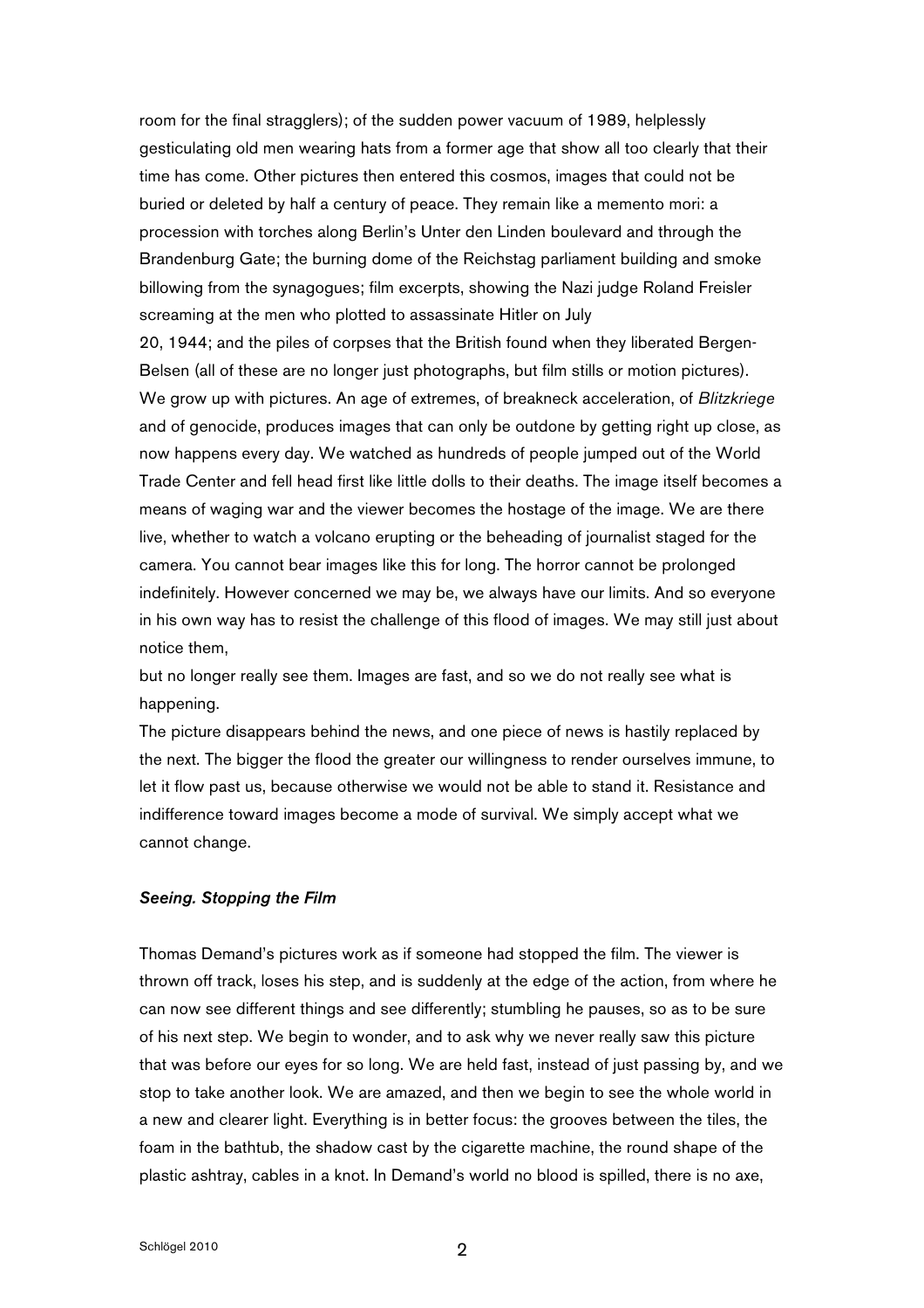no brute force, and the light does not burst out, but is rather always dimmed and broken by blinds. This light is so regular and hardly perceptible, like the humming of a PC; the shadows are so precise as if calculated with dividers, while the color tones are taken from a world in which there can only be one basic material and one basic tone underlying everything—just as supermarkets have their own homogeneous synthetic aroma. These are images of a perfect world, the best of all worlds. This world is not compared to any counter-world, something entirely "other," but rather unfolds its own spotless perfection. There is no dirt or garbage here, but only trash that is easily disposed of. Everything is exactly drawn and easily seen. Thresholds, edges, locks, windows, drapes, and blinds all play an unintentional but significant role. The transparency of the whole affair is so obvious that it almost hurts. Even the pencil lying ready to use is a sign of something. This is the interior of the best of all worlds, whose limitations are located nowhere but within itself, and it is the inventory of a world that in a thousand years from now archeologists will still be able to identify as the civilization of our time. A world in which there is no more physical labor, at least not in certain circles, and in which routine has found its own unshakeable rhythm, where every morning the desks are tidy and ready to use, and where when the work is done the cleaning personnel move in to remove cigarette ash and paper trash, and to put the paper clips back where they belong. In this best of all possible worlds everything has its place. It is clearly a very specific world, without landscapes and prairies and jungles, without mountains and beaches, without bodies. A world of offices, stairwells, kitchens, escalators, garages, elevators, and shelves. It is the universe of a perfect and trouble-free world that has emerged from reconstruction and a new start after a great catastrophe. Here everything has its purpose, its meaning, without any superfluous ornamentation, and not a trace of luxury. On everything good hard work casts its shadow, along with prudence and disciplined living. This is the interior of a world that has rebuilt itself, with hardly any aging or signs of use; what has gotten old disappears discreetly from view, and if something no longer works it is disposed of. There is no excess here, neither good nor evil. This is the universe that is dominated by the banality of goodness.

## *Arcanum Imperii. The Absence of Power*

There is no visible power in this world, but just its trappings. Power is present as a negative image, an offprint, a shell, a lining, or a casing. The trappings allow us to guess what this power might look like. It is inconspicuous, requires no grand gestures, prefers the intimate and human-all-too-human to anything monumental or visionary. Its interiors are restrained and functional, and they are highly recognizable (as in *Parliament* where the parliamentarians' benches are all in black, or in the wonderful elegance of the White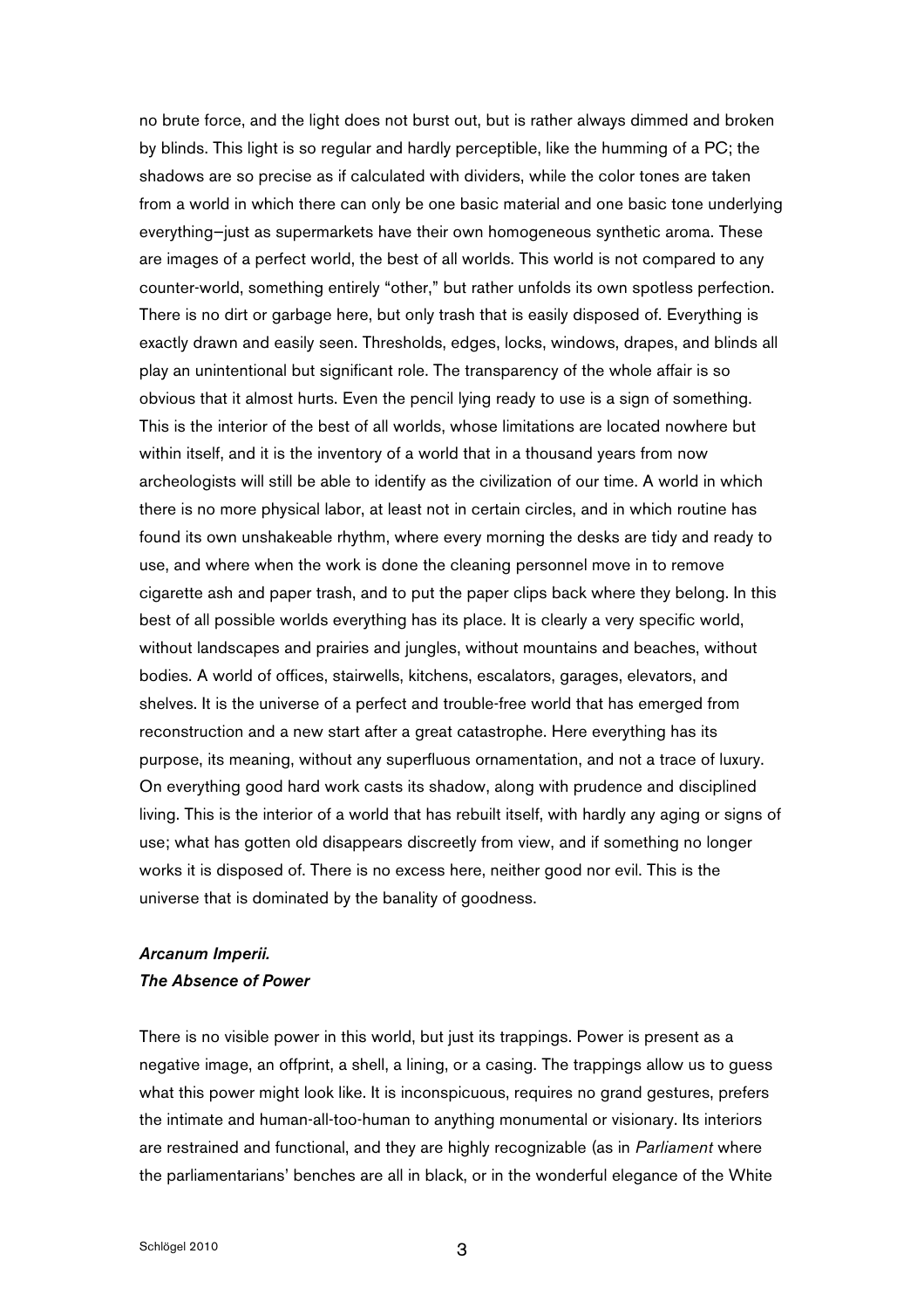House in *Presidency*). The symbolic is reduced to a minimum, while power assumes the style of modest representation (an ultimate aristocratic virtue). The president's office is many things at once: the stage for television addresses, a public reception room with flags, the commander's bridge and the cockpit from where the affairs of the nation are controlled; then the leather armchair that is both comfortable and representative, not to forget the framed photos of the family, as the guarantor of true dependability in the highest office. We have probably seen this scene many times, whenever there was news that meant something for the whole world, but we have probably never really seen it as one really only sees something when the film is paused, when we step out of our routine and temporarily are put in a kind of quarantine, where we can concentrate our attention anew. The surfaces of power could probably provide material enough for a whole history of

the representation of power, of the rituals and magic of power, where every detail is meticulously

thought out and has a history of its own. But this space is also no more than an empty space for a real person who holds an office, a person who is made strong by that office, notwithstanding his own personal weaknesses. Here the presence of the person of the president could also signify the presence of an institution that remains powerful even if the person who is to hold that office may be weak.

### *The Power of a Place*

Historical events do not only take place in time, but also in place. Everything has its place: intrigue, secret service activity, diplomatic intervention, decisions about war and peace. Just as power has a place, so there is also a power of place. We have become accustomed to trusting events and dates without asking where they actually occurred. Our faith in dates provided by historians and chronicles is almost unlimited, while we hardly ever ask where something took place. We trust our naive faith in time and dependency on dates, but our sense of space and place as related to historical events is slight and poorly developed. Identifying and naming places is not primarily necessary to give an event some local color and atmosphere, but much more because this is a matter of truth. The Aristotelian unity of place, time, and action is not old-fashioned or obsolete. Thomas Demand's series of pictures like *Embassy* and *Presidency* are also defining places; they are the scenes (and scenes of the crime) that he has sought out and then examined and illuminated much like a detective going about his business. The place that Demand shows is real, even if it is reconstructed and rebuilt and then photographed in his studio; it is the guarantee that something has taken place—or not taken place. No blood is spilled in these places either, and there are no corpses—here too paper, documents, codes are more important: *hardware*, *software*, processes and methods, all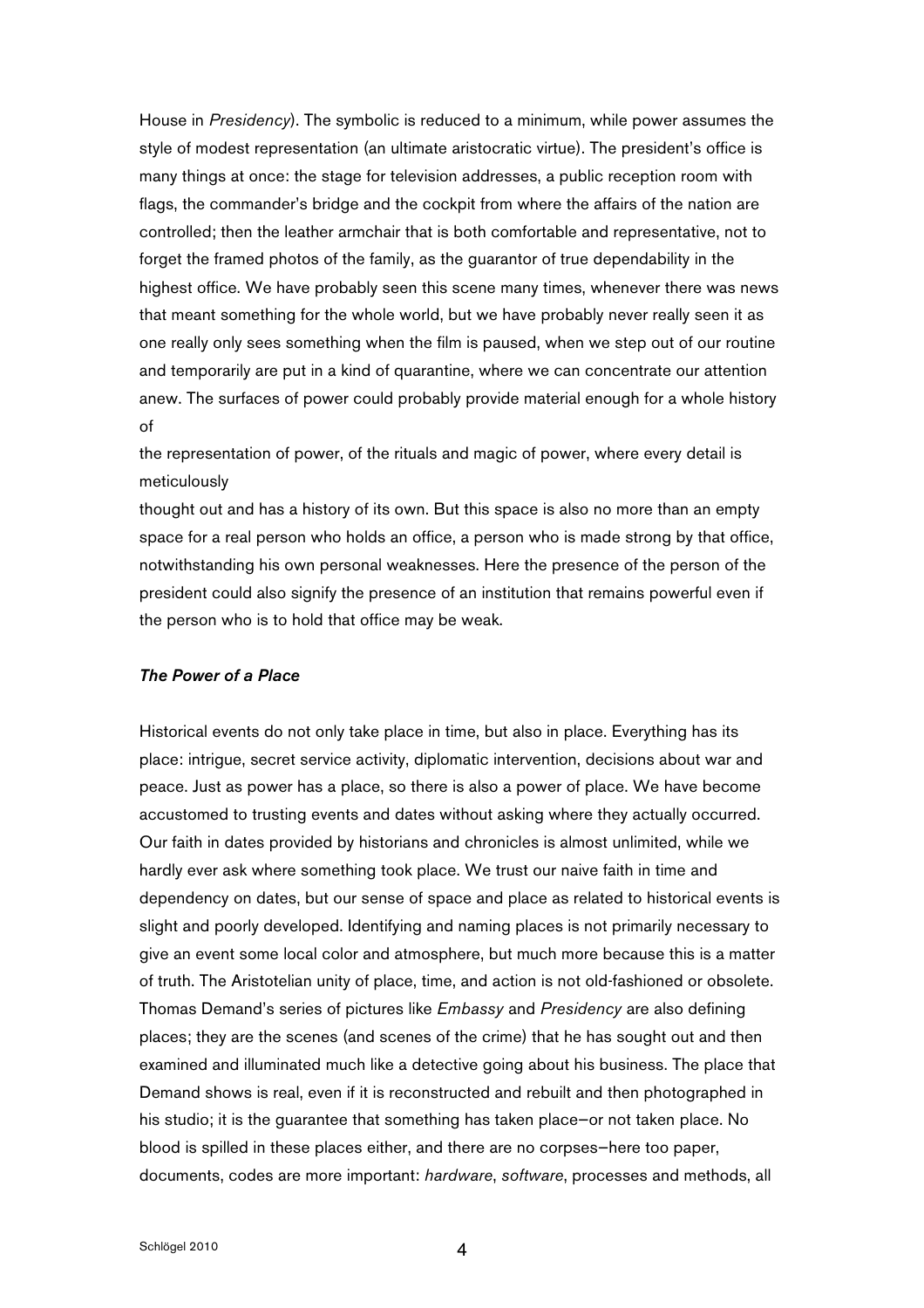the practices of the heyday of the postindustrial world in the early Twenty-first Century. This insistence on the scene, the place where something really happened or took place, seems to be contradicted by the game with images that in reality are not images of reality but just pictures of images. But I see Demand's whole world of images less as a game with pictures and more as a way of sharpening our view on reality. All of his pictures aim at closer perception and a more precise way of seeing. He posits sharper focus against the disempowerment of our eyes faced with that unmanageable flood of images—I would even say that

Demand wishes to empower the eye. This is then nothing other than a strengthening of our sense of reality.

The pictures are flat and smooth, but the images are so crystal clear that it feels as if you could touch them. You would like to get hold of them because you are sure that they will push back at you. These surfaces have tears, dents, and cracks that you would like to put your finger in, and also palpable smoothness and softness. The president's armchair is massive against a brightly lit background, and the traces of the working of the leather only heighten this contrast. The ballot papers in piles in offices in Florida can almost be felt sheet by sheet, they are so carefully stacked. All of these objects have their own materiality, and are self-evident in that they are not mere illustrations for or of something else.

# *The Iconography of Our Universe*

This is our world, in which the copy machines no longer make much noise and just hum very quietly, occasionally sighing perhaps when they restart. This is the iconography of a world that is somehow perfect, that is happy that the age of great global events and of great wars is over, in a time of peace that senses that things could have been different and worse—at any moment. These are pictures of

a postwar era that has found its way again. In Demand's pictures—especially in the *National Gallery* series—we can see the entire topography of the restrained, and somehow deeply insecure and intimidated world in which we live. The copy shop with its humming machines is part of this world, with its regular milky light and synthetic flooring; this world includes the cozy and sheltered world of adjacent apartment blocks and their balconies; the transparency, or even the elegance of the stairwells, which is due alone to the scarcity of financial resources during the reconstruction years; the plastic chairs on the terrace lit by night with a hint of skeptical romance; the bathroom rug bought in a department store; the stacks and boxes on the shelves; the housing estates and garages that denote the geometry of the world we live in; the gangway that leads to the great big world outside; the child's bedroom with all the plastic our epoch has brought forth; the